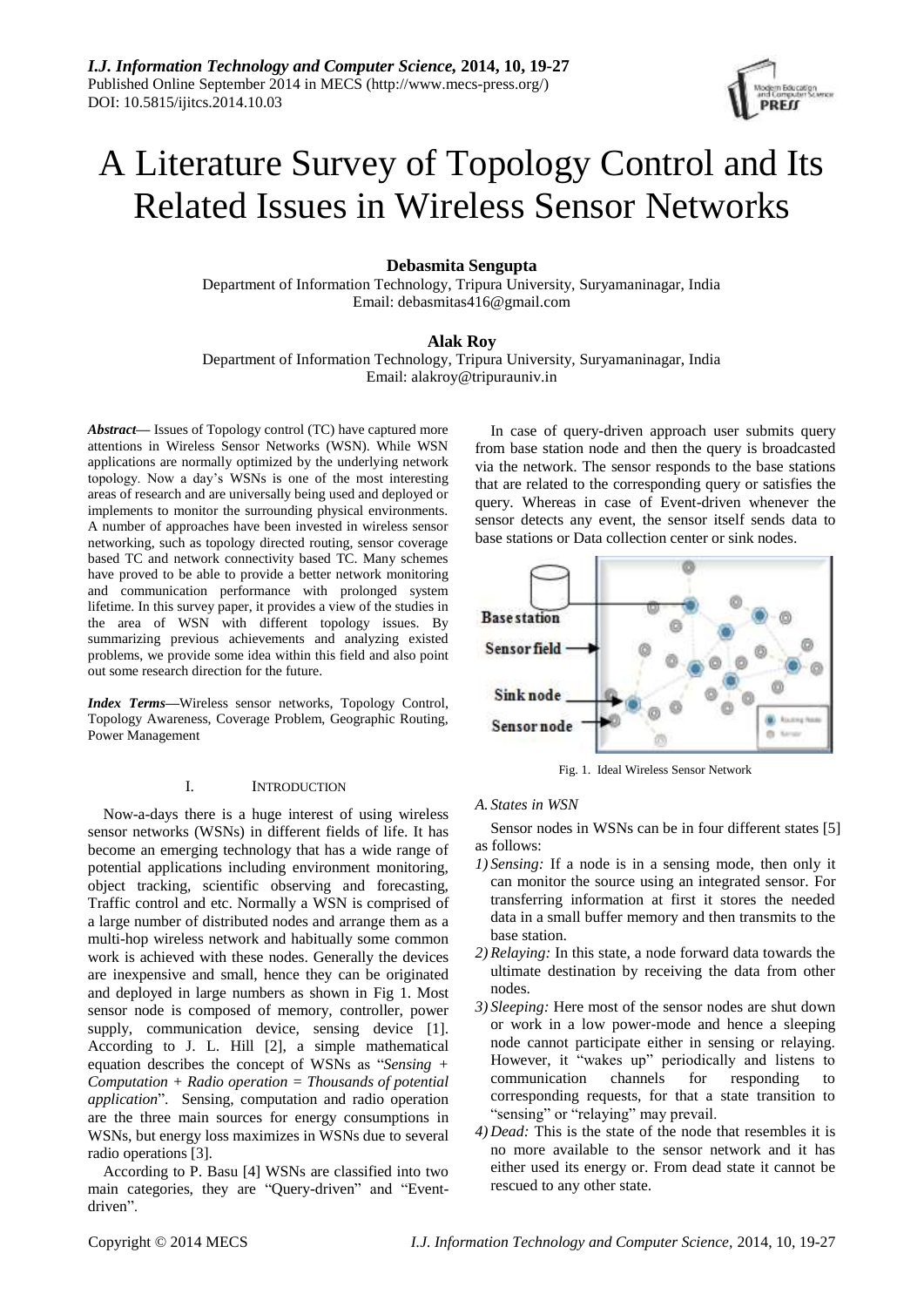## *B.Aspects of WSNs*

To achieve a lasting and scalable WSNs design for recovering of topological issues or for topology control, the following aspects have to be carefully taken into account in the design stage:

- *1) Energy conservation:* One of the primary goals of the design is to use this limited energy as efficiently as possible to conserve energy. Energy efficiency is especially important in WSNs whereas replacing or refilling sensor batteries is, in general, infeasible. If energy conservation techniques are used at different levels of the wireless architecture, the functional lifetime of both individual units and the network can be extended considerably.
- *2) Limited bandwidth:* A very limited bandwidth is available to nodes that are characterized in typically wireless multi hop networks. Although the theoretical bandwidth in industrial standards such as IEEE 802.11 can be as high as 54Mb/Sec [IEEE 1999], the situation is far worse in reality because of radio inference due to simultaneous communications.
- *3) Unstructured and time-varying network topology:*  Nodes in the networks may be arranged arbitrarily in the deployment region; hence, the graph thus formed represents communication links is generally unstructured. Furthermore the network topology may vary due to the mobility and/or failure of one or more nodes'. For a consequence, determination of the proper value of fundamental network parameters (e.g., the critical transmitting range of connectivity) is a difficult task.
- *4) Low-quality communications:* Reliability of communication on wireless medium is generally much lesser compared to wired medium and also the quality of communication is influenced strongly by environmental factors that are probably time-varying.
- *5) Operating in hostile environments:* In many scenarios, it has been observed that, WSNs are expected to operate in hostile environments so sensors must be explicitly designed to work under extreme conditions which causes individual unit failure a likely event. Hence, resilience to sensor faults should be explicitly addressed at different network layers.
- *6) Data processing:* Given the energy constraints and the expected poor communication quality, sensed data must be compressed and/or aggregated with data of neighboring sensors before sending them to the gateway node(s).
- *7) Scalability:* As mentioned before depending on the scenario, WSNs might be composed of several thousands of sensors. Thus, the scalability of the proposed protocols is an important issue.

Several solutions have been studied in the paper which addresses at least some of the above issues. In particular, great efforts have been devoted to the design of energy efficient message delivery and data retrieving methods. With the awareness of the underlying network topology, more efficient routing or broadcasting schemes could be achieved. Furthermore, the network topology in WSNs can be changed or improvised by varying the nodes'

transmitting range and adjusting the wake/sleep schedule of all nodes. Therefore, further energy can be saved and utilized efficiently if the network topology can be maintained in an optimal manner.

Topology issues have been studied minutely and carefully in distributed systems. In this paper, the focus is on the topology related issues in WSNs. Sensor node deployment and topology control (TC) are the two main factors that should be controlled rather it can affect the performance of WSNs. The two mentioned factors if not managed properly can rise to many problems viz. Loss of energy (energy efficiency and energy conservation), coverage holes and delay in network. The paper also focuses on the topology awareness problem and TC problem which further introduce the TC approaches for both sensor coverage topology and sensor connectivity topology.

The rest of the paper is organized as follows. Section 2 reviews background details, followed by problem statement in section 3. Taxonomy of topology issues, topology awareness problems are reviewed and summarized in section 4. Section 5 introduces some of the topology control approaches for both sensor coverage topology and sensor connectivity. Finally, in section 5 concludes with a summarization of the study and the outline of future research directions.

## II. BACKGROUND DETAILS

The most important part of the sensor network is a deployment and connectivity between the nodes where these works alone in the unattended environment. In most cases the WSNs contains hundreds of nodes that have to operate on small built-in batteries. Low power capacities of sensor node leads to limited coverage and communication range for sensor nodes as compare to other mobile devices [6]. When there is a shortage of energy in the network, then the sensor node stop working and therefore it causes harm to the structure of WSNs if many sensors exhaust their on-board energy supply [7]. Due to the limited energy storage capability of sensor nodes the network goes through different challenges and energy consumption is the significant one, for this different strategies and protocols have been taken into account to resolve it. In power limited wireless network research, the main goal is to achieve minimum communication energy consumption [8]. WSNs consist of several nodes that are deployed very close to each other and each node can directly communicate with their neighboring nodes. For this, nodes will consume a lot of energy and thus can cause many problems like: Energy loss, load on a MAC protocol, Volatility in Routing Protocol [1]*.*

According to M. Cardei and J. Wu [9], the coverage of a wireless sensor node can be estranged into three classes; area coverage (how to cover an area with the sensors), point coverage (coverage for a set of points of interest) and barrier coverage (decreasing the probability of undetected saturation is the main issue in barrier coverage). Most of the coverage problems in WSNs are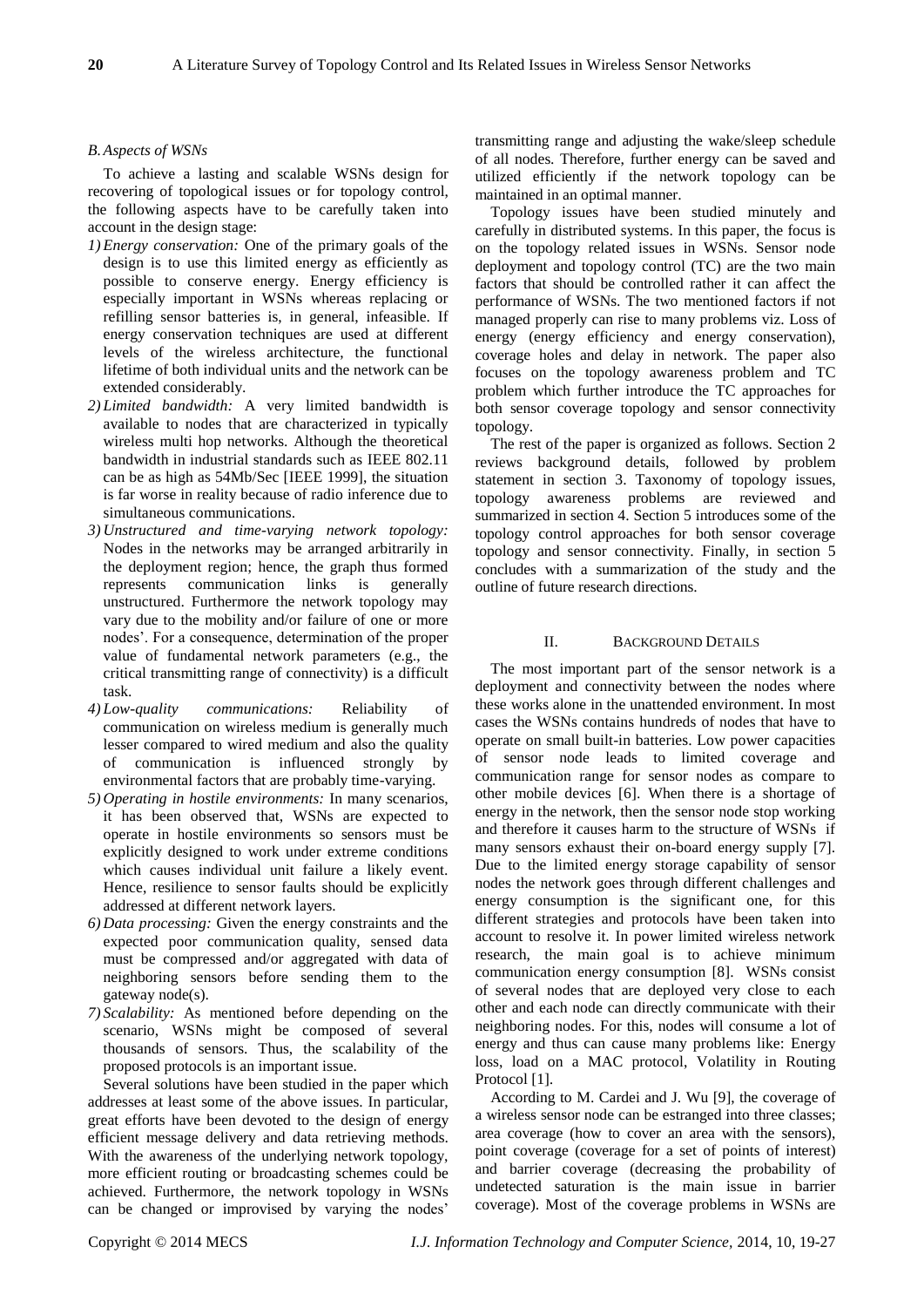due to the following three main reasons; not enough sensors to cover the whole region of interest, limited sensing range and random deployment [10]. Many techniques can be applied to prohibit the nodes that are considered as neighbors and this can be done by controlling the transmission power, introducing hierarchies in the network and signaling out some nodes to take over certain coordination tasks or simply turning off some nodes for a certain time. Therefore, by use of TC techniques, the topology of the network is deliberately restricted in order to decrease the power consumption [1]. Different techniques can be classified as TC mechanisms. One of the simplest types of TC issues deals with finding the minimum value for transmitting range such that a certain network wide property is satisfied [11].

According to [12, 13] the problems in sensor node deployment are categorized in the following four classes, they are: 1) Node problems that involve only a single node; 2) Link problems that involve two neighboring nodes and the wireless link between them; 3) path problems that involve three or more nodes and a multi-hop path formed by them; and 4) global problems that are properties of the network as a whole.

Different Topology Control (TC) techniques are studied for WSNs and it has observed that some scholars minimized link interference when the network topology is modeled, someone uses Euclidean minimum spanning tree, other Sleep-based TC [14, 15]. In [16] it is discussed that when the network topology is modeled as a connectivity graph in which each wireless link is either connected or disconnected, but the energy efficiency TC is that one which has less connected sets. Zhang and Hou proposed a method for maintaining sensor coverage and communication connectivity by utilizing a WSN with a minimal number of Sensor Nodes [17].

## III. PROBLEM STATEMENTS AND OBJECTIVES

Topology issues have been extensively studied in WSNs. Taxonomy of topological issues has introduced in this paper that are named as follows:

- *Topology Awareness problems*: This is categorized into two parts, i.e. geographic routing and various sensor holes.
- *Topology Control problems*: In this section of problem there are several issues and that are mainly classified into two groups, they are: *Sensor coverage topology* (includes static, mobile and hybrid network) and *sensor connectivity topology* (includes power control and power management mechanism). There are various problems that arise in sensor network as mentioned earlier. For that, several approaches have been taken into account to solve the above issues Viz. Greedy Perimeter Stateless Routing (GPSR) [18] for MANETs, compass routing [21], BOUNDHOLE Algorithm [27], PEAS protocol [34], power control mechanism and power management mechanism, etc.

Another form of technique is there to recover some topological issues that prevails in the sensor networks, is to implement Color based topology control Algorithm (CBTC Algorithm) [53]. There are two most important factors that should be deployed properly to maintain the performance of WSNs. The two main factors are: sensor node deployment and topology control. Both the factors have to be properly managed to guarantee the maximum lifetime of sensor nodes, minimize network delay and removal of sensor holes.

In the immediate section, followed by this, contains the coherent taxonomy of topological issues that will be illustrated along with a diagrammatic representation in fig 2.



Fig. 2. A Taxonomy of topology issues in WSNs

#### IV. TAXONOMY OF TOPOLOGY ISSUES

Topology issues have been extensively studied in WSNs. In this section, a coherent taxonomy is organized and depicted in Fig 2. Topology issues are divided into two categories: Topology Awareness Problems and

Topology Control Problems. Topology Awareness Problems consist of geographic routing problems and sensor hole problems. To achieve optimal routing schemes Geographic routing uses geographic and topological information of the network with high routing efficiency and low power consumption. Different sensor holes, viz.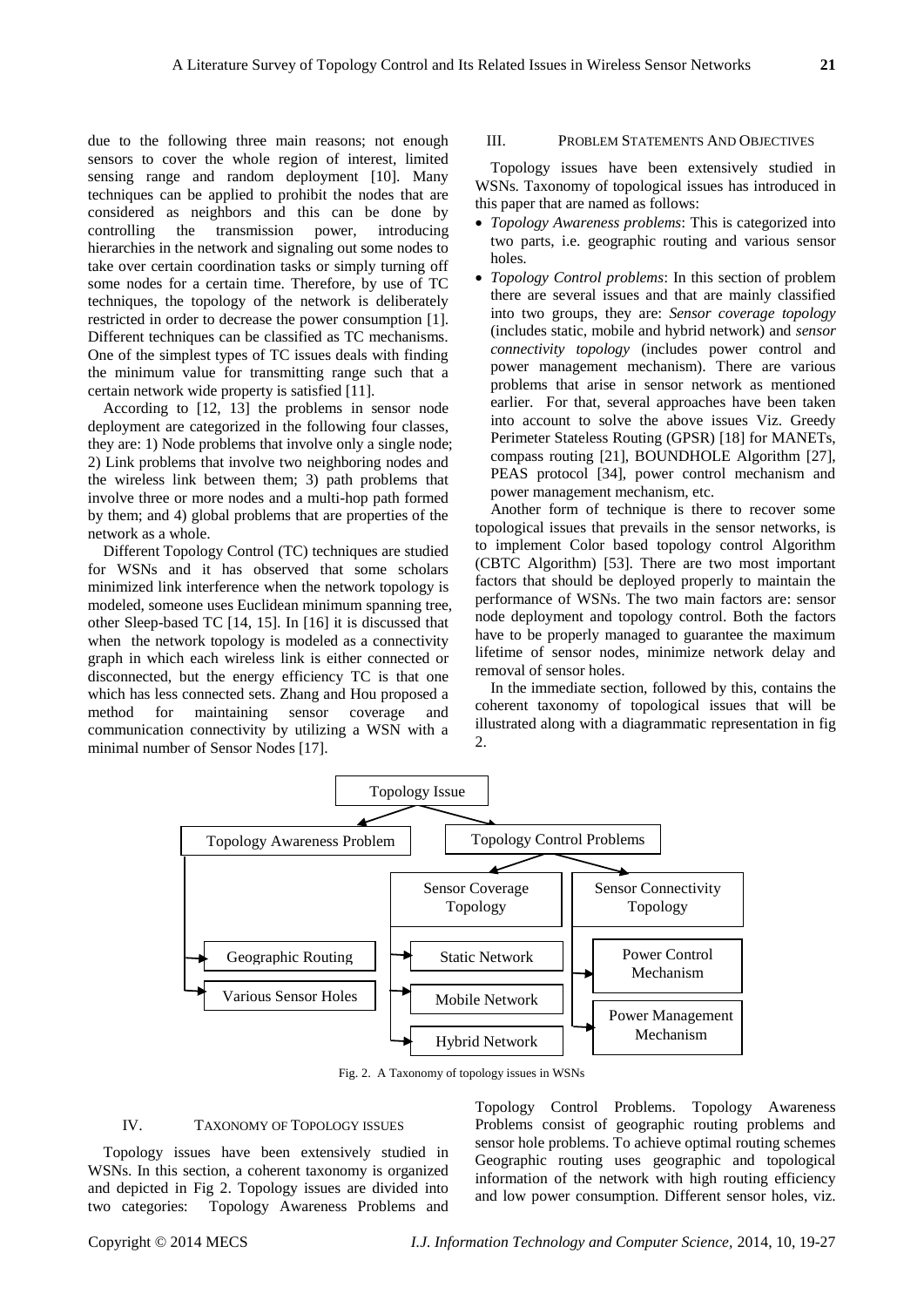Jamming holes, sink/black holes and worm holes, can be developed in a WSN and hence create variations in network topology which trouble the upper layer applications. For examples, jamming holes can occur due to intense communication and thus message delivery to exterior node fails. Exhausted nodes around a sink node or pretended sinks or by malicious nodes causes Sink/Black holes and worm holes. If issues of sensor holes are not properly handled, it will create a costly routing table and the intermediate nodes will be exhausted rapidly. Topology Control Problems can be further divided into two types: Sensor Coverage Topology and Sensor Connectivity Topology. The topology of sensor coverage is illustrated by the coverage topology and is concerned about the maximization of a reliable sensing area provided consuming less power. On the other hand connectivity topology emphasizes on the network connectivity and analysis the retrieve and delivery of the message in the network. Two types of mechanisms have been used for the maintenance of an efficient sensor connectivity topology: Power Control Mechanisms and Power Management Mechanisms. To achieve optimized connectivity topology the former controls the radio power level and the later maintains a good wake/sleep schedule.

## *A.Topology Awareness Problem*

*1) Geographic routing*: Geographic routing approach relies on greedy forwarding to route packets on the basis of nodes' local information on the network topology. Karp et al. [18] propose the Greedy Perimeter Stateless Routing (GPSR) for MANETs. The protocol starts in a greedy forwarding mode, and assumes the location information of sensor nodes can be obtained by supporting systems [19, 20]. GPSR recovers from local maximum position by utilizing perimeter rouging mode and the right-hand rule. Kranakis et al. [21] proposes the Compass Routing algorithm and FACE-1 algorithms that guarantees the destination is reached even when the local minimum phenomenon occurs in greedy forwarding. Similar to the work in [21], Bose et al. [22] propose the FACE-2 routing algorithm. In contrast to GPSR, routing in FACE-2 is done through the perimeter of the Gabriel Graph (GG) formed at each node. It also modifies the FACE-1 so that the perimeter traversal follows the next edge whenever that edge crosses the line from the source to destination. Obviously, the downside of FACE-2 is that it consumes more energy in the perimeter nodes. As an extension to the compass routing algorithm, Kuhn et al. [23] introduce deterministic fall back mechanism to get back in the greedy mode from the perimeter routing mode without necessarily exploring the complete face boundary. In [24], a probabilistic solution is proposed to call Intermediate Node Forwarding (INF). Negative Acknowledgment (NAK) packet has been adopted to provide feedback to the source about packet drops in this approach. Li et al. in [25] propose an active message transmission by relaying scheme for communication in a disconnected mobile ad-hoc wireless network. The protocol relays messages using mobile agents by moving nodes appropriately to complete a routing path in a disconnected network. For WSNs, the proposed protocol can avoid routing holes due to sparse deployment or node failures, but will fail to achieve any significant results if the routing holes are formed. Yu et al. [26] proposed Geographic and Energy Aware Routing (GEAR) to route a packet toward a region of interest. GEAR works well if the region to be covered is a small fraction of the total area. The efficiency drops quickly when the area of interest increases. Table I summarizes the proposed geographic routing schemes and exhibits a comparison.

| Protocol                                               | <b>Maintained State</b>                                             | <b>Capability of Topology adaptive fault tolerance</b>                                                 |  |  |
|--------------------------------------------------------|---------------------------------------------------------------------|--------------------------------------------------------------------------------------------------------|--|--|
| GPSR[18]                                               | Location info and the whole planar<br>graph (RNG or GG)             | Greedy forwarding mode and Right-hand rule<br>in perimeter mode to round the Voids.                    |  |  |
| Compass Routing [21]<br><b>FACE II [4] GOAFR+ [22]</b> | Location info and the whole planar<br>graph (GG) i.e. Gabriel Graph | To avoid routing holes use Face routing on planar graph.                                               |  |  |
| INF [24]                                               | Location info                                                       | Active NAKs and source initiated repair.                                                               |  |  |
| Active Message Relay [25]                              | Location info                                                       | By node movement to reach disconnected neighbors.                                                      |  |  |
| <b>GEAR</b> [26]                                       | Location info and learned<br>and estimated cost values              | Learned and estimated cost of energy efficient<br>geographical routing and limited flooding in region. |  |  |

Table 1. Geographic routing schemes

*2) Holes Problems:* In most geographic routing schemes, a routing hole refers to a region in the network, where either the nodes are not present or the available nodes cannot take part in the actual routing of the data due to several possible reasons. To protect the infection to the packet delivery by sensor holes, the geographic routing schemes described in Table 1 do not provide methods to detect and localize the holes. Fang et al. [27] provide a theoretical work on determining sensor holes in which so-called stuck node is defined and an algorithm called BOUNDHOLE is proposed to find the holes utilizing the strong stuck nodes. Li and Liu [28] study an application specific scenario for the underground monitoring in the coal mine. They propose a topology maintenance protocol SASA, which claims to rapidly detect the structural variation during underground collapse by regulating the mesh sensor network deployment and formulating a collaborating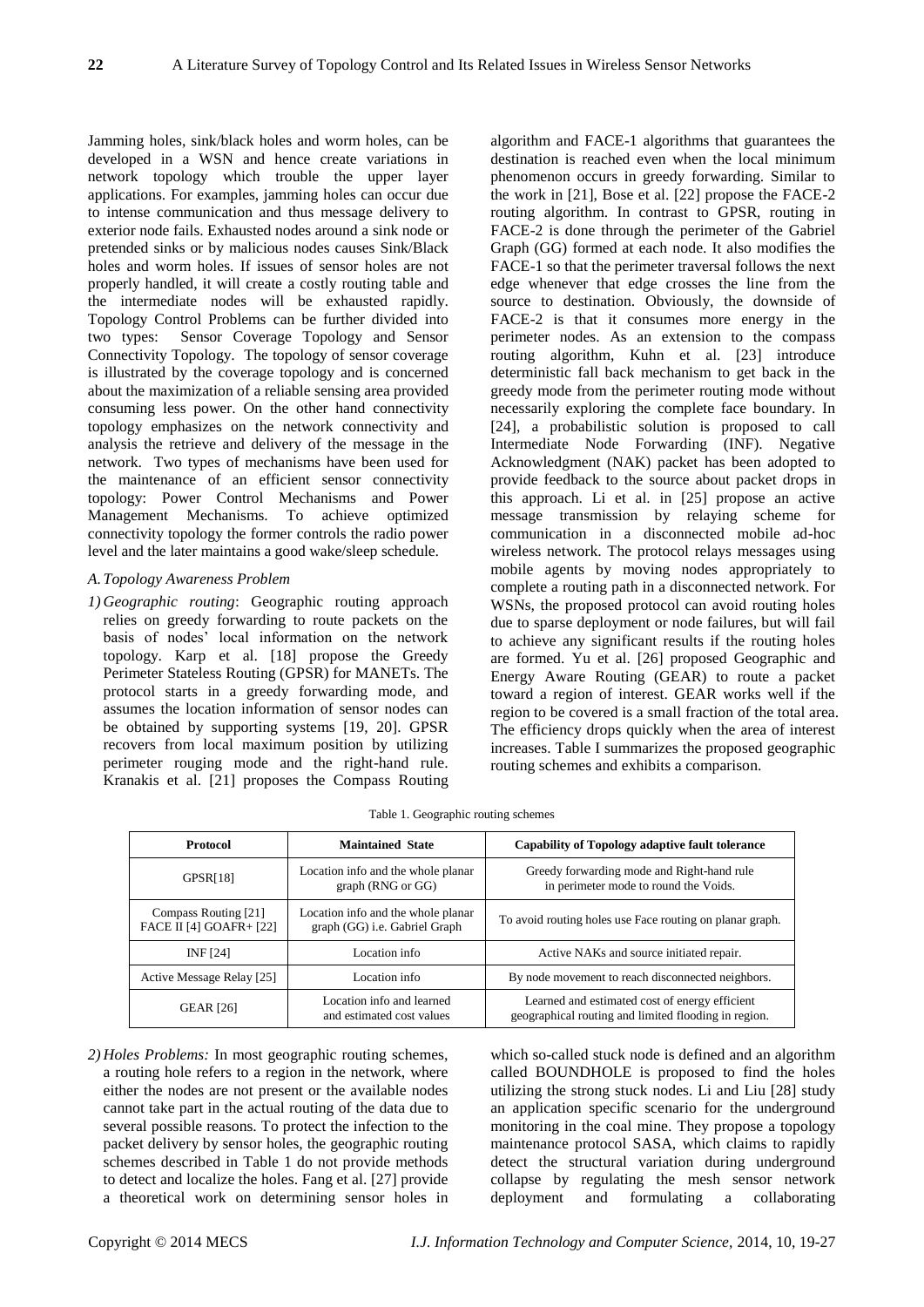mechanism based on the regular beacon strategy for sensors. The so-called edge nodes outline the sensor hole and report it to the sink. To the best of our knowledge, the SASA protocol is the first work which relates the topology variation to the actual geographical changes. Wood et al. discuss jamming hole in [29]. A jamming hole circumvents the ability of nodes in a specific area to communicate/sense, so that a virtual hole emerges. Wood et al. propose a JAM protocol to detect and map jammed regions in a sensor network. The detection part of the protocol applies heuristics based on available data, e.g. bit-error rates, etc., to distinguish jamming from normal interference. The JAM protocol assumes that the location information and unique ID is known to each node.

Sink/Black holes and worm holes are gradually formed due to sensor node power exhausted and the possible denial of service attacks in the network. The sink hole is characterized by intense resource contention among neighboring nodes of the malicious node for the limited bandwidth and channel access [30]. A worm hole is another kind of denial of service attack [31]. It is formed when a malicious node causes nodes located in different parts of networks to believe that they are neighbors, which result in incorrect routing convergence. Karlof et al. [32] analyze the resilience of various routing protocols and energy conserving topology maintenance algorithms against sink holes. They showed that popular routing protocols like directed diffusion, rumor routing and multi-path variant of directed diffusion, etc. are all vulnerable to sink holes attacks. For geographical greedy forwarding

The algorithms it is more difficult to create sink holes because in this case a malicious node has to advertise different attractive locations to different neighbors in order to qualify as next hop. Wood et al. in [30] identified a number of possible defenses against the sink holes. In the authorization solution, only authorized nodes can exchange routing information with each other. The solution is not scalable due to high computation and communication overhead. Also, public key cryptography is not feasible in sensor networks given the capacities and constraints of the sensor devices.

There is another way to remove the sensor hole which is by using "Color Based Topology Control" (CBTC) Algorithm [52]. Through this algorithm, an identifier, i.e. "color flag" is used in the code area of the sensor node, denoting the color of that node. All the sensor nodes are sensitive for any particular application, i.e. humidity, temperature or pressure, etc. A node of the same color flag can sense another node in its coverage area and communication between them is possible. As we know in sensor network when a node; which is on the way to some sink node become dead then there occur a coverage hole. Through this coverage hole other nodes cannot transmit their data to the sink node. To remove this problem with the color based topology algorithm, when a node of some color, let the node of color flag "blue" becomes dead, then it should work by choosing some node of the other color flag within its coverage area.

## *B.Topology Control Problem*

- 1) *Sensor Coverage Topology:* We distribute this family of problems into small categories: Static Network, Mobile Network and Hybrid Network.
	- *a) Static Network:* There are some proposed approaches that have different coverage objectives for a static sensor network. We elaborate these approaches separately.



Fig. 3. Two holes due to dual region failure

- *Partial Coverage:* In [33], Ye et al. propose PEAS, which extends WSN system functioning time by keeping only a necessary set of sensors working in case the node deployment density is much higher than necessary. PEAS protocol consists of two algorithms: Probing Environment and Adaptive Sleeping. In PEAS protocol, the node location information is not required as a pre-knowledge. Cao et al. [34] develop a near-optimal deterministically rotating sensory coverage for the WSN surveillance system. The aim of their scheme is to partially cover the sensing area with each point eventually sensed within a finite delay bound. They assume that the neighboring nodes have approximately synchronized clocks and sensing node of each other is known to them.
- *Single coverage:* For single coverage requirement, Zhang et al. [35] have proposed the Optimal Geographical Density Control (OGDC) protocol. This protocol tries to minimize the overlap of sensing areas of all sensor nodes for cases when RC ≥ 2Rs where RC is the node communication range and Rs is the node sensing range. OGDC is a fully localized algorithm, but the node location is needed as a pre-knowledge.
- *Multiple Coverage:* Wang et al. [36] present the Coverage Configuration Protocol (CCP) that can provide flexibility in configuring a sensor network with different degrees of coverage. The CCP protocol needs node location information as assistance. Huang et al. [37] propose polynomialtime algorithms to verify whether every point in the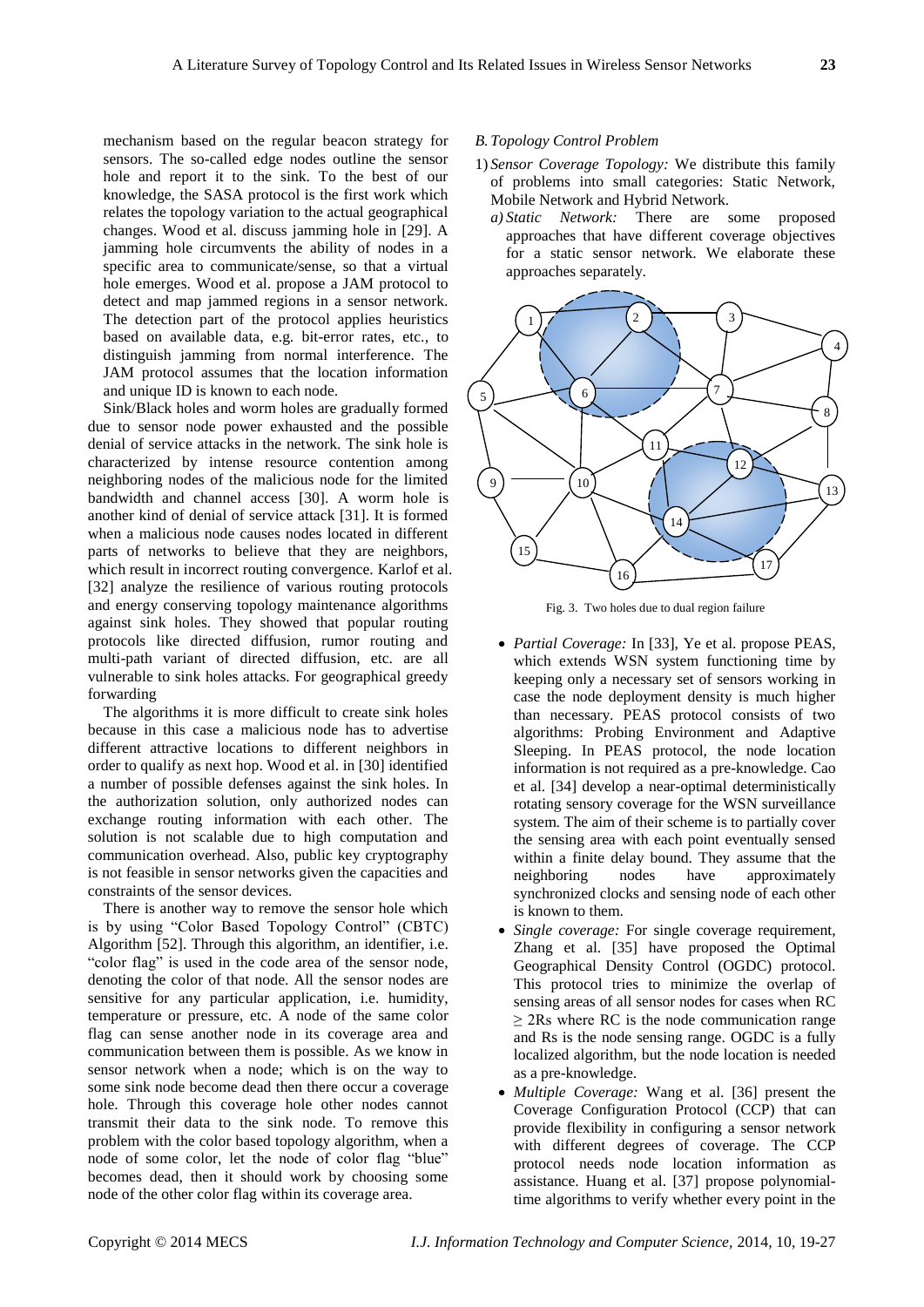target area is covered by at least the required number of nodes. The authors suggest a central controller entity that can collect the details of insufficiently covered segments and dispatch new nodes to supplement. However, this centralized approach lacks scalability [38].

*b) Mobile Network:* Wang et al. [39] study the deployment schemes for movable sensors. Given an area to be monitored, the proposed distributed selfdeployment protocols first discover the existence of coverage holes in the target area, then calculate the target positions and move sensors to diminish the coverage holes. Voronoi diagrams [40,41] are used to discover the coverage holes and three movementsassisted sensor deployment protocols VEC, VOR and Minimax are designed. Howard et al. [43] and Heo et al. [42] study the sensor network in the viewpoint of virtual forces. In [43], nodes only use their sensed information to make moving decisions. It is a cost effective and no communication among the nodes or localization information is needed. For the DSS (Distributed Self-Spreading) algorithm proposed in [42], sensors are randomly deployed initially. They start moving based on partial forces exerted by the neighbors. The forces exerted on each node by its neighbors depend on the local density of deployment and on the distance between the node and the neighbor.

*Hybrid Network:* Now a days, the active research area includes the coverage scenario with only some of the sensors that are capable of moving, especially in the field of robotics for exploration purpose. The sensors that are capable of moving can help in deployment and network repair by moving to appropriate locations within the field to achieve desired level of coverage. Batalin et al. [44] suggest a combined solution for the exploration and coverage of a given target area. The coverage problem is solved with the help of a constantly moving robot in a given target area. The algorithm does not consider the communications between the deployed nodes. All decisions are made by the robot by directly communicating with a neighbor sensor node. Wang et al. [45] address the single coverage problem by moving the available mobile sensors in a hybrid network to heal coverage holes. A comparison of different sensor coverage approaches is listed in Table 2. As you can see from the table, most of the proposed approaches need node location information as assistance and the unit-disk model is widely adopted as a simplification of the node transmitting model.

|  |  | Table 2. Coverage approaches |
|--|--|------------------------------|
|--|--|------------------------------|

| Categorization         | Approach               | <b>Features</b>                                          |  |  |
|------------------------|------------------------|----------------------------------------------------------|--|--|
| <b>Static Network</b>  |                        | Sleeping schedule is distributed                         |  |  |
|                        | Partial coverage       | Guarantee finite delay bound.                            |  |  |
|                        | Single coverage        | Energy consideration is residual.                        |  |  |
|                        |                        | Coverage calculations are Sector based.                  |  |  |
|                        |                        | Uniform disk sensing model.                              |  |  |
|                        | Multiple Coverage      | Configurable degree of coverage.                         |  |  |
|                        |                        | Supports non-unit disk model.                            |  |  |
|                        |                        | Grid based differentiated degree of coverage.            |  |  |
| Mobile Networks        | Computational          | It is Localized, Scalable, and Distributed.              |  |  |
|                        | Geometry               | Energy consideration is single coverage based. Residual. |  |  |
|                        | Virtual forces         | Scalable, Distributed. Local communication not required. |  |  |
|                        |                        | Scalable, Distributed. Residual energy based.            |  |  |
| <b>Hybrid Networks</b> | Single Mobile Sensor   | No multi-hop communications, distributed.                |  |  |
|                        | Multiple Mobile Sensor | For single coverage requirement Voronoi diagram is used. |  |  |

#### *2) Sensor connectivity Topology*

*a) Power Control Mechanisms:* The aim of power control mechanisms is to change the transmitting range of nodes' dynamically to maintain some property of the communication graph, while the reduction of the energy consumed by node transceivers since they are one of the basic sources of energy consumption in WSNs. Good network energy efficiency can be fundamentally achieved by Power control mechanisms. Study of Power control is done in homogeneous and non-homogeneous scenarios that can be verified by examining whether nodes have the same transmitting range or not. In homogeneous network, the CTR (Critical Transmitting Range) problem has been found theoretically as well as practically. COMPOW [53] is a distributed protocol that helps to determine the minimum common transmitting range required to ensure network connectivity. It shows that adjusting the transmitting range for this value has the optimal effects of maximizing network capacity, reducing the contention to access the wireless channel, and minimizing energy consumption. During the communication graph investigation has been done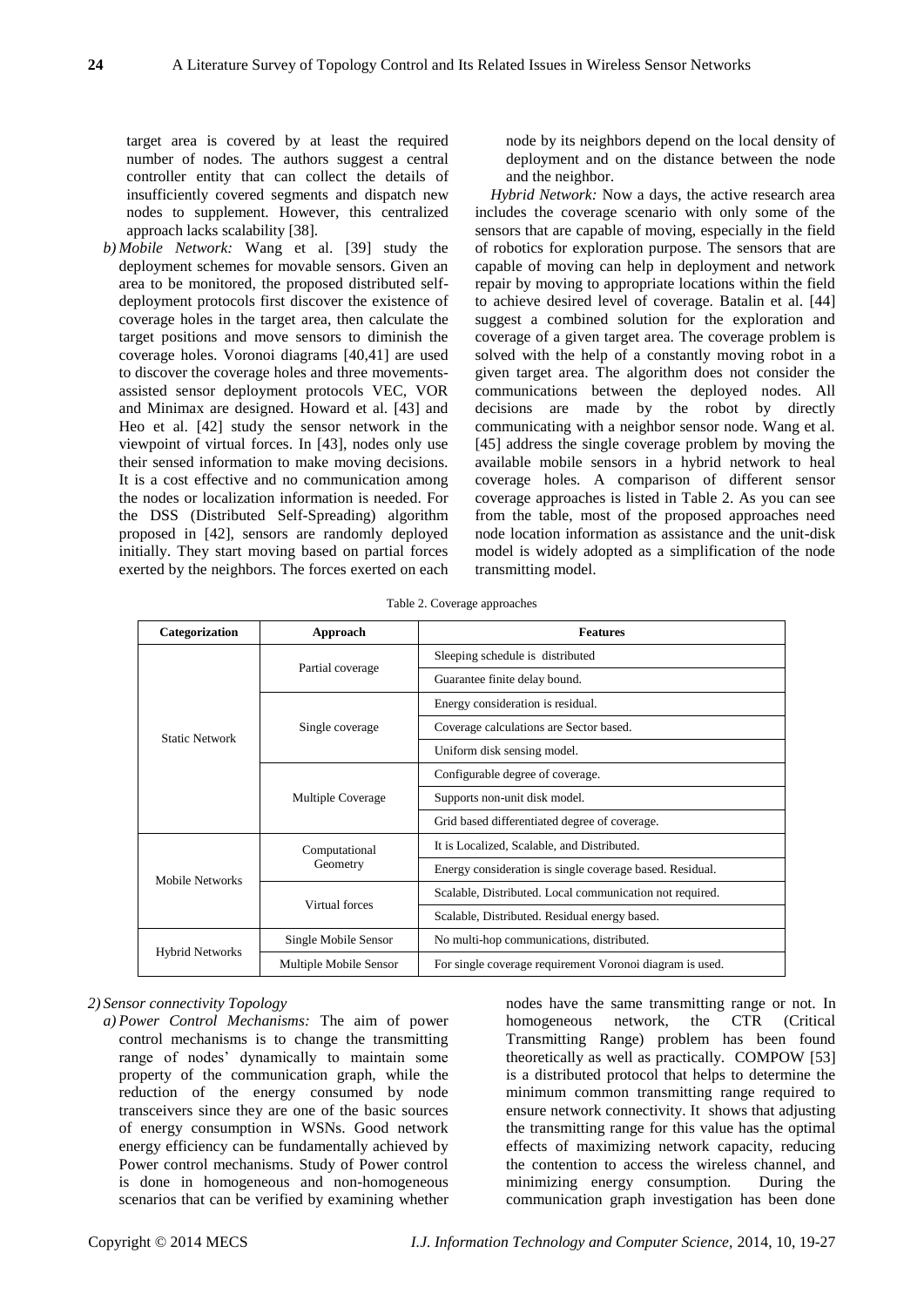on the tradeoff between the transmitting range and the size of the largest connected component. The results of the experiment presented show that, in sparse two and three-dimensional networks, the transmitting range can be decreased significantly if weaker requirements on connectivity are acceptable: halving the critical transmitting range, the largest components that are connected has an average size of approximately 0.9n. It means that to connect relatively few nodes a considerable amount of energy is spent. Since nodes are allowed to have different transmitting ranges the Non-homogeneous networks are more challenging. The assignment problem of a transmitting range with nodes in such a way that the resulting communication graph is connected strongly and have minimum energy cost is called the Rang Assignment (RA) problem [54]. It is described as NP-hard in the case of 2D and 3D networks. However the optimal solution can be approximated within a factor of 2 using the generated range assignment. An important variant of RA has been studied recently on the basis of the concept of symmetry of the communication graph. More practical significance is shown due to the high overhead needed to handle unidirectional links in routing protocols or MAC protocols that are naturally designed to work under the symmetric assumption, Symmetric Range Assignment (SRA). However, NP-hard in 2D and 3D networks still includes SRA, and it even incurs a considerable extra energy cost over RA. I can refine SRA as WSRA (Weakly Symmetric Range Assignment) which weakens the requirement that the communication graph contains only bidirectional links by allowing the existence of the unidirectional links, but requiring the symmetric sub graph of the communication graph resulting from connecting RA.

In the released WSRA problem, only marginal effect has been induced on the energy cost while the desired symmetry property remains.

*b) Power Management Mechanisms:* Power management is dealing with which set of nodes should be turned on/off and when, for the purpose of construction of energy saving topology to prolong the network lifetime. Available information in the stack of protocol from all the layers can be used by this. In GAF approach [46], nodes use location information for fragmentation of the field into fixed square grids. The size of each grid keeps constant, regardless of node density. Nodes inside a grid switch between sleeping and listening mode, with the guarantee that individual node in each grid remains so that a dynamic routing backbone is managed to forward packets. A power saving topology maintenance algorithm called Span [49] is used for multi-hop wireless networks that elects coordinators adaptively from all nodes to form a routing backbone and most of the time to conserve power turn off the other nodes' radio receivers. For exploiting the time dimension rather than the node density dimension to control, a power saving topology of active nodes STEM approach [50] is used. They provide switching of nodes between, "transfer state" and "monitoring state". In the transfer state Data are only forwarded. In the monitoring state, nodes keep their radio off and will switch into transfer state on event detected to be an initiator node. The additional study of integrating STEM and GAF shows the potential of further power saving by exploiting both time dimension and node density dimension. Table 3 summarizes the mechanisms of power management, and provides an in-depth knowledge of the characters of proposed mechanisms.

| <b>Protocols</b>                 | Synchronization | <b>Mobile/Static</b> | <b>Distributed</b> | Location info  |
|----------------------------------|-----------------|----------------------|--------------------|----------------|
| GAF[46]                          | None            | Mobile               | Yes                | Yes            |
| Asynchronous Wakeup protocol[47] | None            | <b>Static</b>        | N <sub>o</sub>     | N <sub>0</sub> |
| Power saving protocol [48]       | None            | Mobile               | Yes                | N <sub>0</sub> |
| Span[49]                         | None            | <b>Static</b>        | Yes                | N <sub>0</sub> |
| <b>STEM[50]</b>                  | None            | Static               | Yes                | N <sub>0</sub> |
| $S-MAC[51]$                      | Yes             | <b>Static</b>        | Yes                | N <sub>0</sub> |

Table 3. Approaches of power management mechanism

## V. CONCLUSIONS

In this survey paper, we have revised two major topology issues in WSNs, namely topology awareness and topology control problems. Topology awareness, problems constructs applications or upper protocols to conform the underlying topology. Typical approaches applied in this category do not actively consider improving the topology itself for the specific applications. Topology control mechanisms concentrate mainly on constructing an energy-efficient and reliable network topology and normally do not touch applications individually. Furthermore, Power control and power management are two different types of topology controlling methods. By focusing on integrating power control and power management, it is possible to provide noticeable improvements on network topology and efficiencies of energy usage. This is another interesting research topic for the researchers in the field. In this paper, we present a comprehensive survey on topology issues for WSNs. We provide our classifications of the problems and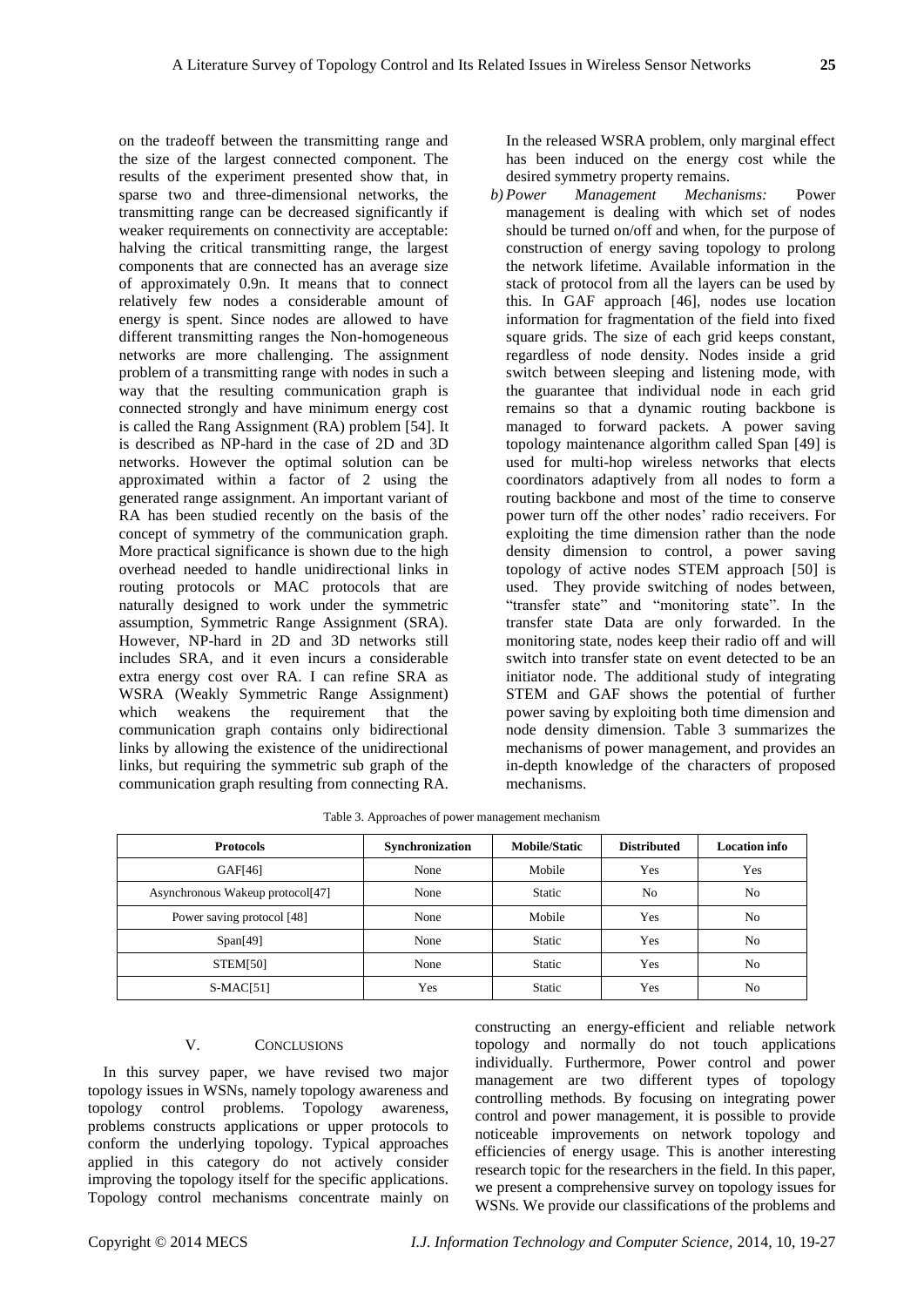approaches. Under this frame, we list, review and compare some classical works in the field.

In most of the paper sensor coverage topology and sensor connectivity topology have been separately discussed. Sensing coverage topology resembles the network sensing ability, whereas the connectivity topology should be maintained for the successful information delivery, including queries, sensing data and control message. How to construct optimized coverage topology by managing efficient and low cost connectivity is not properly understood so future studies is required.

Power control and power management are two different kinds of topology controlling methods. By focusing on combining power control and power management, it is possible to provide noticeable improvements on network topology and efficiencies of energy usage which is another area of future study.

#### **REFERENCES**

- [1] H. Karl and A. Willig, "Protocols and Architectures for Wireless Sensor Networks," John Wiley & Sons, Hoboken, 2005. doi:10.1002/0470095121
- [2] J. L. Hill, "System Architecture for Wireless Sensor Networks," University of California, Berkeley, 2003.
- [3] Demirkol, C. Ersoy and F. Alagoz, "MAC Protocols for Wireless Sensor Networks: A Survey," IEEE Communication Magazine, Vol. 44, No. 4, 2006, pp.115- 121.
- [4] P. Basu and J. Redi, "Effect of Overhearing Transmissions on Energy Efficiency in Dense Sensor Networks," Proceedings of the 3rd International Symposium on Information Processing in Sensor Networks, Berkeley, 26-27 April 2004, pp. 196-204.
- [5] W. Li and C. G. Cassandras, "A Minimum-Power Wireless Sensor Network Self-Deployment Scheme," IEEE Wireless Communications and Networking Conference, Vol. 3, 2005, pp. 1897-1902.
- [6] A. Roy and N. Sarma, "Energy Saving in MAC Layer of Wireless Sensor Networks: A Survey," National Workshop in Design and Analysis of Algorithm (NWDAA), Tezpur University, Assam, 2010, pp. 961-994.
- [7] M. Younis and K. Akkaya, "Strategies and Techniques for Node Placement in Wireless Sensor Networks: A Survey," Ad Hoc Networks, Vol. 6, No. 4, 2008, pp. 621-655. doi:10.1016/j.adhoc.2007.05.003
- [8] C. Suh, Y.-B. Ko, C.-H. Lee and H.-J. Kim "Numerical Analysis of the Idle Listening Problem in IEEE 802.15.4 Beacon-Enable Mode," 1st International Conference on Communications and Networking in China, Beijing, 25-27 October 2006, pp. 1-5.
- [9] M. Cardei and J. Wu, "Coverage in Wireess Sensor Networks," In: M. Ilyas and I. Mahgoub, Handbook of Sensor Networks: Compact Wireless and Wired Sensing Systems, CRC Press, Leiden, 2005.
- [10] N. A. Ab. Aziz, K. Ab. Aziz and W. Z. W. Ismail, "Coverage Strategies for Wireless Sensor Networks," World Academy of Science, Engineering and Technology, Vol. 50, 2009, pp. 145-150.
- [11] P. Santi, "Topology Control in Wireless Ad Hoc and Sensor Networks," John Wiley & Sons, Hoboken, 2005, pp. 27-95. doi:10.1002/0470094559.ch3
- [12] M. Ringwald, K. Romer and A. Vitaletti, "Passive Inspection of Wireless Sensor Networks," Proceedings of the

3rd International Conference on Distributed Com- puting in Sensor Systems, Vol. 4549, 2007, pp. 205-222.

- [13] J. Beutel, K. Romer, M. Ringwald and M. Woehrle, "Deployment Techniques for Sensor Networks," Signals and Communication Technology, 2009, pp. 219-248. doi:10.1007/978-3-642-01341-6
- [14] G. N. Purohit and U. Sharma, "Topology Control for Energy Conservation in Wireless Sensor Network," International Journal of Contemporary Mathematical Sciences, Vol. 7, No. 5, 2012, pp. 227-239.
- [15] Y. Y. Zhou and M. Medidi, "Sleep-Based Topology Control for Wakeup Scheduling in Wireless Sensor Networks," 4th Annual IEEE Communications Society Conference on Sensor, Mesh and Ad Hoc Communications and Networks, San Diego, 18-21 June 2007, pp. 304-313.
- [16] J. Ma, Q. Zhang, C. Qian and L. M. Ni, "Energy-Efficient Opportunistic Topology Control in Wireless Sensor Networks," Proceedings of the 1st International MobiSys Workshop on Mobile Opportunistic Networking, San Juan, 11 June 2007, pp. 33-38.
- [17] S. Tanabe, K. Sawai and T. Suzuki, "Sensor Node Deployment Strategy for Maintaining Wireless Sensor Network Communication Connectivity," International Journal of Advanced Computer Sciences and Applications, Vol. 2, No. 12, 2011, pp. 140-146.
- [18] B. Karp and H. T. Kung, "Greedy Perimeter Stateless Routing for Wireless Networks," in proceedings of the Sixth Annual International Conference on Mobile Computing and Networking (Mobicom), 2000.
- [19] N. Bulusu, J. Heidemann and D. Estrin, "GPS-less Low Cost Outdoor Localization for Very Small Devices," IEEE Personal Communications Magazine, 2000.
- [20] Y. Liu, L. Xiao, X. Liu, L. M. Ni and X. Zhang, "Location Awareness in Unstructured Peer-to-Peer Systems," IEEE Transactions on Parallel and Distributed Systems (TPDS). vol. 16, February, pp. 163-174, 2005.
- [21] E. Kranakis, H. Singh and J. Urrutia, "Compass Routing on Geometric Networks," in proceedings of the 11th Canadian Conference on Computational Geometry, 1999.
- [22] P. Bose, P. Morin, I. Stojmenovic and J. Urrutia, "Routing with Guaranteed Delivery in Ad Hoc Wireless Networks, Wireless Networks, vol. 7, pp. 609 - 616, 2001.
- [23] F. Kuhn, R. Wattenhofer, Y. Zhong and A. Zollinger, "Geometric Ad-Hoc Routing: Of Theory and Practice," in proceedings of ACM PODC, 2003.
- [24] S. Douglas, D. Couto and R. Morris, "Location proxies and intermediate node forwarding for practical geographic forwarding," MIT Laboratory for Computer Science MIT-LCS-TR-824, 2001.
- [25] O. Li and D. Rus, "Sending Messages to Mobile Users in Disconnected Ad-Hoc Wireless Networks," in proceedings of ACM Mobicom, 2000.
- [26] Y. Yu, R. Govindan and D. Estrin, "Geographical and Energy Aware Routing: A Recursive Data Dissemination Protocol for Wireless Sensor Networks," UCLA Computer Science Department UCLA/CSD-TR-01-0023, 2001.
- [27] Q. Fang, J. Gao and L. J. Guibas, "Locating and Bypassing Routing Holes in Sensor Networks," in proceedings of IEEE INFOCOM, 2004.
- [28] M. Li and Y. Liu, "Wireless Sensor Network for Underground Monitoring," submitted to ACM Sensys'06, 2004.
- [29] A. D. Wood, J. A. Stankovic and S. H. Son, "JAM: A Jammed-Area Mapping Service for Sensor Networks," in proceedings of 24th IEEE Real Time System Symposium (RTSS), 2003.